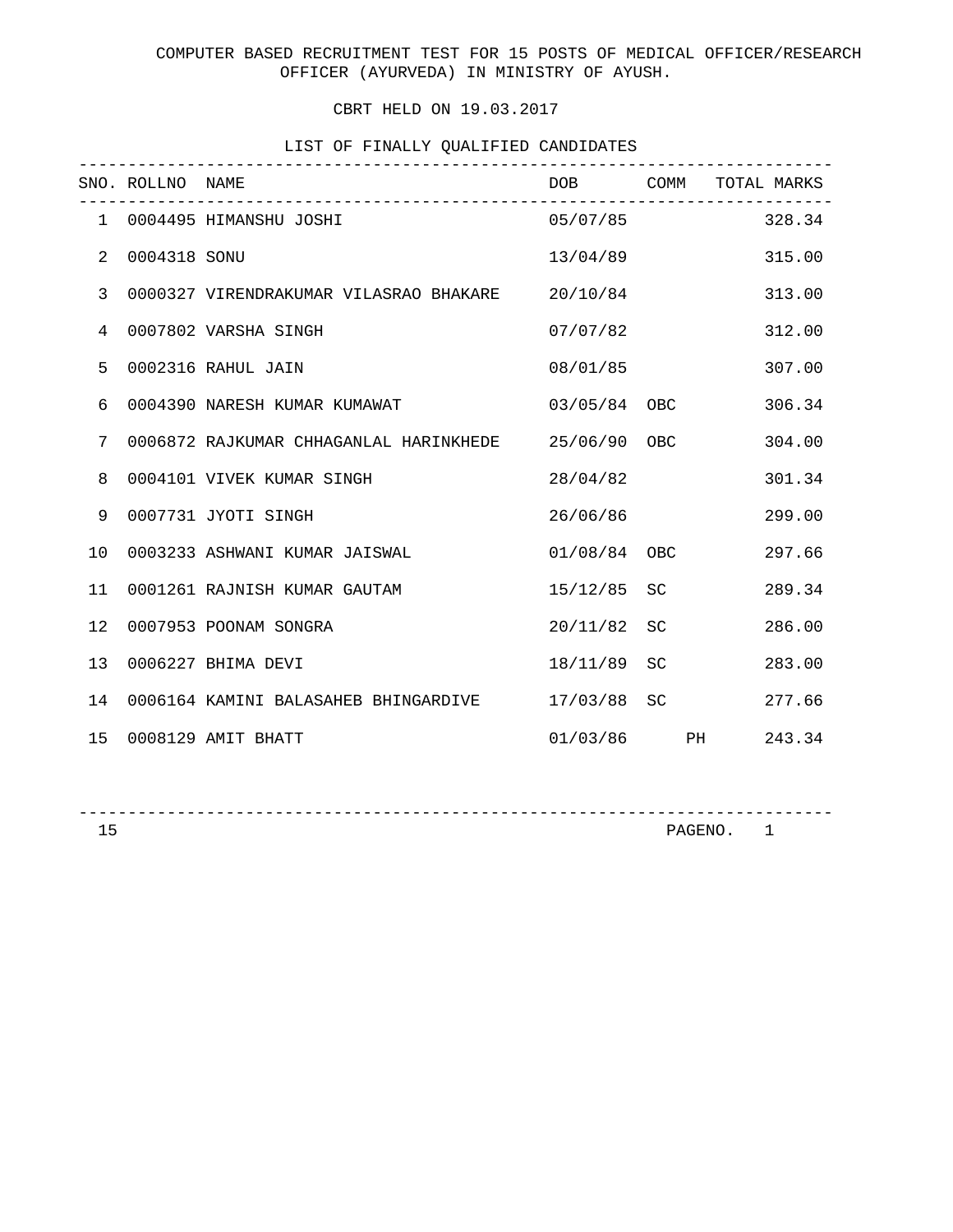COMPUTER BASED RECRUITMENT TEST FOR 15 POSTS OF MEDICAL OFFICER/RESEARCH OFFICER (AYURVEDA) IN MINISTRY OF AYUSH.

#### CBRT HELD ON 19.03.2017

LIST OF CANDIDATES IN RESERVE PANEL

|               | SNO. ROLLNO | NAME                             | DOB      | COMM      | TOTAL MARKS |
|---------------|-------------|----------------------------------|----------|-----------|-------------|
| $\mathbf{1}$  |             | 0005692 SHIV PRASAD DWIVEDI      | 05/06/84 |           | 296.00      |
| $\mathcal{L}$ |             | 0001111 ASHUTOSH TIWARI          | 10/01/84 |           | 295.34      |
| 3             |             | 0000647 NEHA JOSHI               | 03/10/81 |           | 293.00      |
| 4             |             | 0009882 SHAILESH NATH GUPTA      | 30/04/83 |           | 293.00      |
| 5.            |             | 0001793 BHAGYA RANJAN DASH       | 28/05/86 |           | 289.00      |
| 6             |             | 0000541 ABHAYADEV A              | 25/02/86 | OBC       | 288.00      |
| 7             |             | 0002905 SURAJ NIVRATTIRAO INGOLE | 28/08/89 | <b>SC</b> | 277.66      |
| 8             |             | 0008966 SONU RAJEK               | 10/02/82 | <b>SC</b> | 273.34      |

-----------------------------------------------------------------------------

8 PAGENO. 1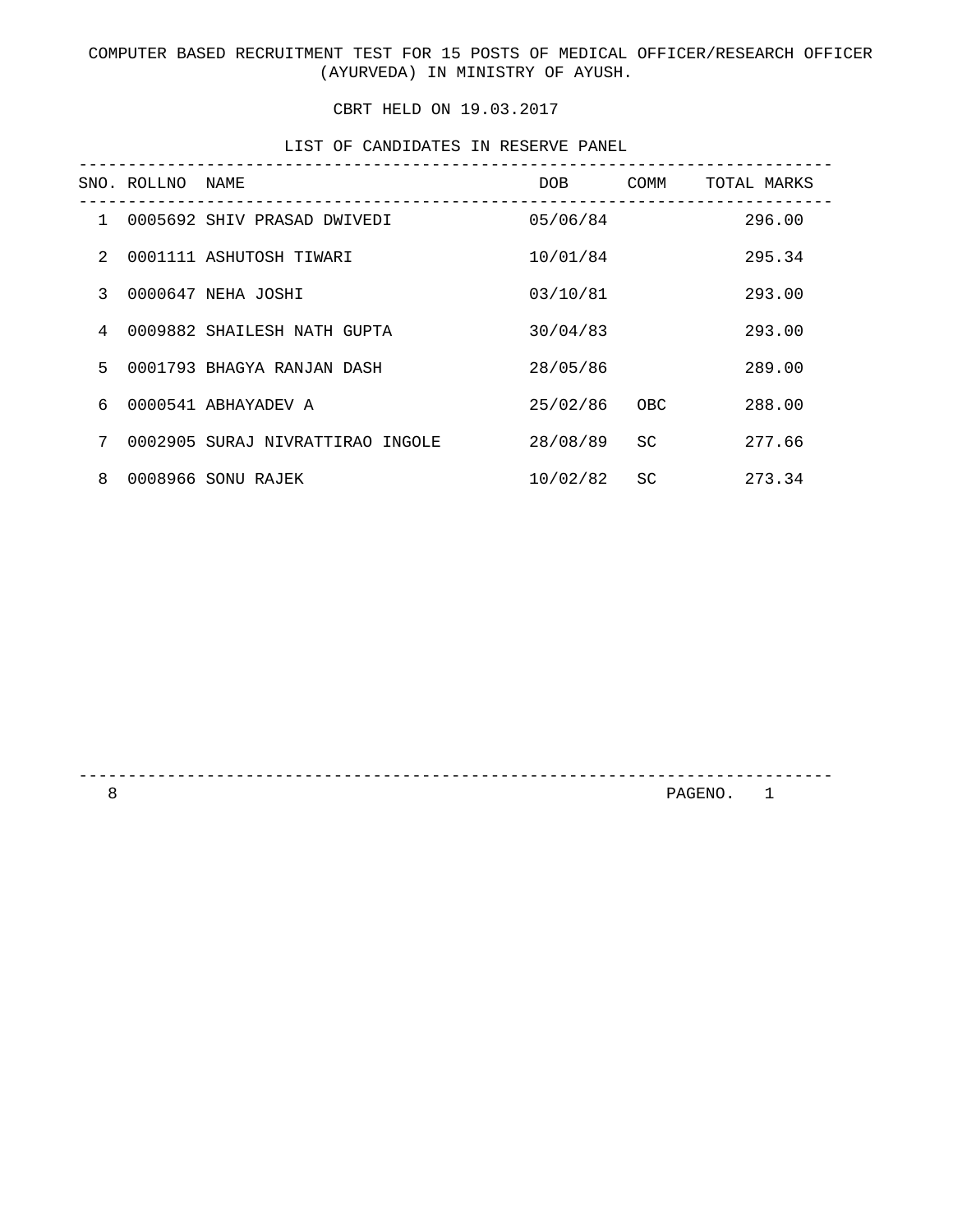COMPUTER BASED RECRUITMENT TEST FOR 15 POSTS OF MEDICAL OFFICER/RESEARCH OFFICER (AYURVEDA) IN MINISTRY OF AYUSH.

## CBRT HELD ON 19.03.2017

LIST OF WRITTEN QUALIFIED CANDIDATES NEITHER IN FINALLY QUALIFIED LIST NOR IN RESERVE PANEL

|                | SNO. ROLLNO NAME |                                    |                 |     | DOB COMM TOTAL MARKS |
|----------------|------------------|------------------------------------|-----------------|-----|----------------------|
| 1              |                  | 0000184 NARENDER KUMAR             |                 |     | 12/10/85 SC 273.34   |
| $\overline{a}$ |                  | 0000743 JITENDER KUMAR             | 24/05/87        |     | 279.00               |
| 3              |                  | 0001163 SHIBANI DASH               | 05/06/92        |     | 268.00               |
| 4              |                  | 0001299 KUNAL OJHA                 | 23/11/91        |     | 250.66               |
| 5              |                  | 0001412 MEEMANSA                   | 21/10/92 OBC    |     | 258.66               |
| 6              | 0001515 SONAM    |                                    | 22/09/91 SC     |     | 239.00               |
| 7              |                  | 0002003 DR DATA RAM                | 01/03/83 PH     |     | 258.00               |
| 8              |                  | 0002089 ARCHANA CHOUDHARY          | 28/02/92 SC     |     | 240.66               |
| 9              |                  | 0002256 PRAJAPATI VISHAL NANDLAL   | 08/04/87        |     | 279.66               |
| 10             |                  | 0002399 GAURISHANKAR LAL SIRAUNJIA | 20/08/89 OBC    |     | 274.66               |
| 11             |                  | 0002524 SUDIPA SAHA                | 05/01/90        |     | 278.00               |
| 12             |                  | 0003612 SUCHITRA SAHOO             | 05/04/89        |     | 261.00               |
| 13             |                  | 0003808 AISWARYA V NAIR            | 24/09/90        |     | 274.00               |
| 14             |                  | 0004270 JETHARAM PATEL             | 30/11/90 OBC PH |     | 220.00               |
| 15             |                  | 0004360 YOGENDRA KUMAR             | 10/08/85 OBC    |     | 281.34               |
| 16             |                  | 0005919 RAHUL PARIHAR              | 29/06/92 OBC    |     | 266.00               |
| 17             |                  | 0006082 HEENA MEWARA               | 01/04/91 OBC    |     | 256.00               |
| 18             |                  | 0006147 DIPTENDU KUMAR DASH        | 07/07/86        |     | 284.34               |
| 19             |                  | 0006983 PINKY CHAUHAN              | 25/04/87        | SC  | 255.34               |
| 20             | 0007016 ALKA     |                                    | 24/08/89        | OBC | 272.00               |
| 21             |                  | 0007047 SOMBIR SHEORAN             | 11/07/92        |     | 260.00               |
| 22             |                  | 0007071 SUBODH VERMA               | 18/07/82        | SC  | 250.00               |
| 23             |                  | 0007554 VIVEK KUMAR TIWARI         | 05/07/90        |     | 256.00               |
| 24             |                  | 0007776 PAWAN GARG                 | 26/06/84        |     | 280.00               |
| 25             |                  | 0008427 RITA DHAKAD                | 28/11/90        | OBC | 210.00<br>PH         |

-----------------------------------------------------------------------------